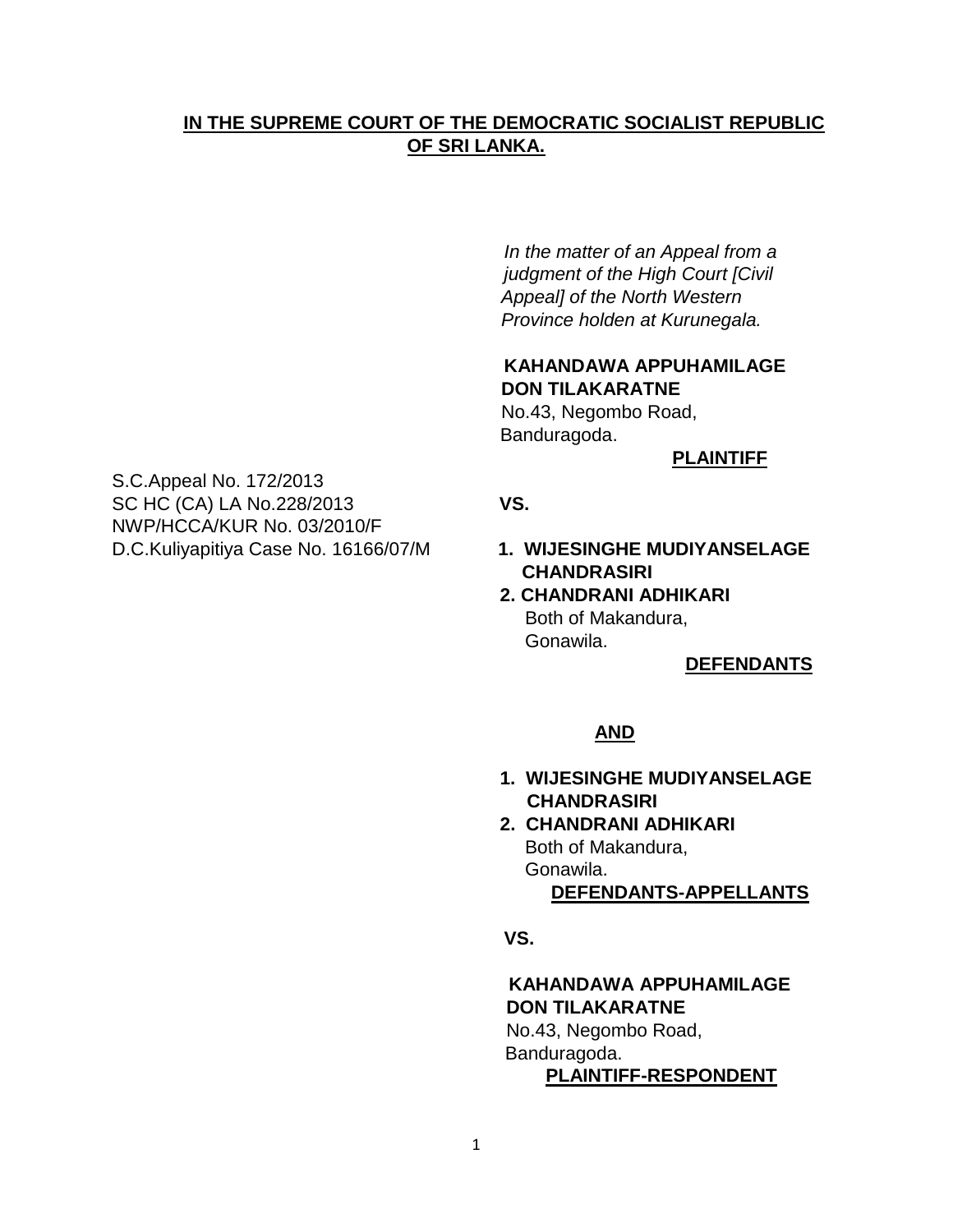## **AND NOW BETWEEN**

# **KAHANDAWA APPUHAMILAGE DON TILAKARATNE**

 No.43, Negombo Road, Banduragoda.  **PLAINTIFF-RESPONDENT- PETITIONER/APPELLANT**

**VS.**

- **1. WIJESINGHE MUDIYANSELAGE CHANDRASIRI**
- **2. CHANDRANI ADHIKARI**  Both of Makandura, Gonawila.  **DEFENDANTS-APPELLANTS- RESPONDENTS**

| <b>BEFORE:</b>                                 | Priyantha Jayawardena, PC, J.<br>K.T.Chitrasiri J.<br>Prasanna Jayawardena, PC, J.                                                                                                                                                           |
|------------------------------------------------|----------------------------------------------------------------------------------------------------------------------------------------------------------------------------------------------------------------------------------------------|
| <b>COUNSEL:</b>                                | H. Withanachchi with Shantha Karunadhara<br>for the Plaintiff-Respondent-Petitioner/Appellant.<br>M.C.Jayaratne with T.C.Weerasinghe and<br>M.D.J.Bandara for the 1 <sup>st</sup> and 2 <sup>nd</sup> Defendants-<br>Appellants-Respondents. |
| <b>ARGUED ON:</b>                              | 19 <sup>th</sup> September 2016                                                                                                                                                                                                              |
| <b>WRITTEN</b><br><b>SUBMISSIONS</b><br>FILED: | By the Plaintiff-Respondent-Petitioner/Appellant<br>on 10 <sup>th</sup> October 2016.<br>By the 1 <sup>st</sup> and 2 <sup>nd</sup> Defendants- Appellants-<br>Respondents on 10 <sup>th</sup> September 2016.                               |
| <b>DECIDED ON:</b>                             | 27 <sup>th</sup> January 2017                                                                                                                                                                                                                |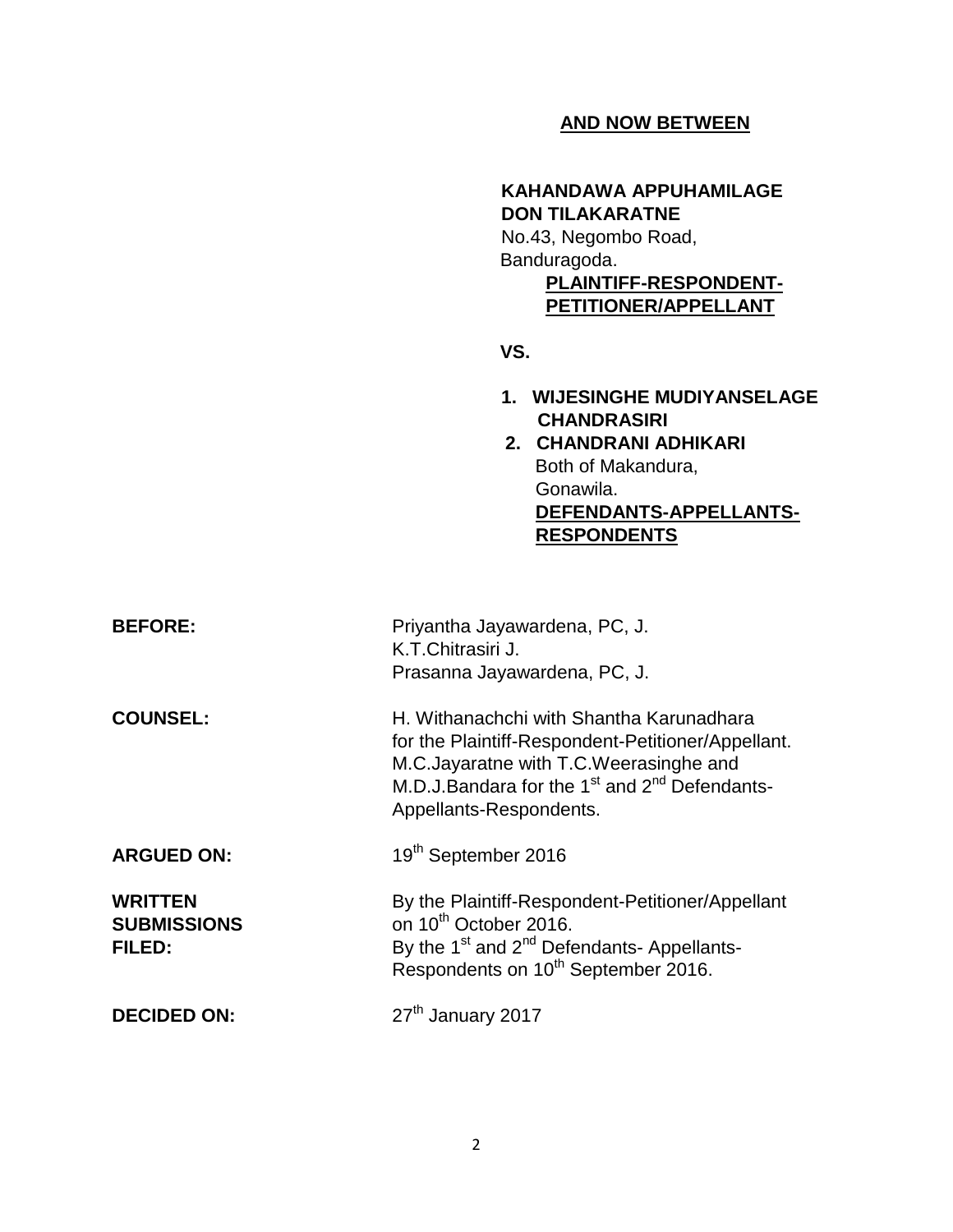Prasanna Jayawardena, PC, J.

The question to be decided in this appeal is whether the High Court [Civil Appeal] of the North Western Province holden at Kurunegala erred when it dismissed the Plaintiff-Respondent-Petitioner/Appellant"s action. The High Court held that, the Plaintiff"s Cause of Action was prescribed and set aside the judgment of the District Court of Kuliyapitiya which had been entered in favour of the Plaintiff.

The Plaintiff-Respondent-Petitioner/Appellant is a businessman and his trade is selling coconuts. The  $1<sup>st</sup>$  and  $2<sup>nd</sup>$  Defendants-Appellants-Respondents are husband and wife. The parties will be referred to in this judgment as "the Plaintiff, "the 1st Defendant" and "the 2<sup>nd</sup> Defendant" respectively.

On 15<sup>th</sup> October 2007, the Plaintiff filed this action against the 1<sup>st</sup> and 2<sup>nd</sup> Defendants stating that he sold coconuts to the 1<sup>st</sup> and  $2<sup>nd</sup>$  Defendants on credit terms and praying for the recovery of a sum of Rs. 723,503/- from the  $1<sup>st</sup>$  and  $2<sup>nd</sup>$  Defendants, jointly and severally, which was due to the Plaintiff upon a writing filed with the Plaint marked **"පැ1"** signed by the 1st Defendant in connection with the monies due to the Plaintiff upon these sales of coconuts.

A perusal of the Plaint shows that, the Plaintiff"s Cause of Action is averred in Paragraphs [5], [6], [7] and [8] of the Plaint. In Paragraph [5] of the Plaint, the Plaintiff pleads that, by the letter dated 28th August 2006 filed with the Plaint marked **"පැ1"**, which is signed by the  $1<sup>st</sup>$  Defendant, the  $1<sup>st</sup>$  and  $2<sup>nd</sup>$  Defendants acknowledged their liability to pay a sum of Rs. 723,503/- which was due to the Plaintiff as at  $28^{th}$  August 2006 and promised to pay these monies to the Plaintiff before  $30<sup>th</sup>$  June 2007. In Paragraph [6] of the Plaint, the Plaintiff pleads that, the agreement set out in **"පැ1"**  makes both Defendants, jointly and severally, liable to pay this sum to the Plaintiff. In Paragraphs [7] and [8] of the Plaint, it is pleaded that, since the  $1<sup>st</sup>$  and  $2<sup>nd</sup>$  Defendants failed to pay this sum as agreed by them [*ie:* by **"පැ1"**], the payment of this sum has been demanded from the 1<sup>st</sup> and 2<sup>nd</sup> Defendants, who have wrongfully and unlawfully failed to make payment, thereby, giving rise to a Cause of Action to sue both Defendants for the recovery of this sum of Rs. 723,503/-.

Thus, it is clear from the Plaint that, the Plaintiff"s Cause of Action was upon the writing marked **"පැ1"** by which, it is pleaded, the 1st and 2nd Defendants acknowledged their liability to pay a sum of Rs. 723,503/- to the Plaintiff and promised to pay this sum before  $30<sup>th</sup>$  June 2007.

In their joint answer, the 1<sup>st</sup> and 2<sup>nd</sup> Defendants admit that the 1<sup>st</sup> Defendant purchased coconuts from the Plaintiff on credit terms but deny that the  $2^{nd}$  Defendant had any connection with these transactions. They plead that, all monies due to the Plaintiff had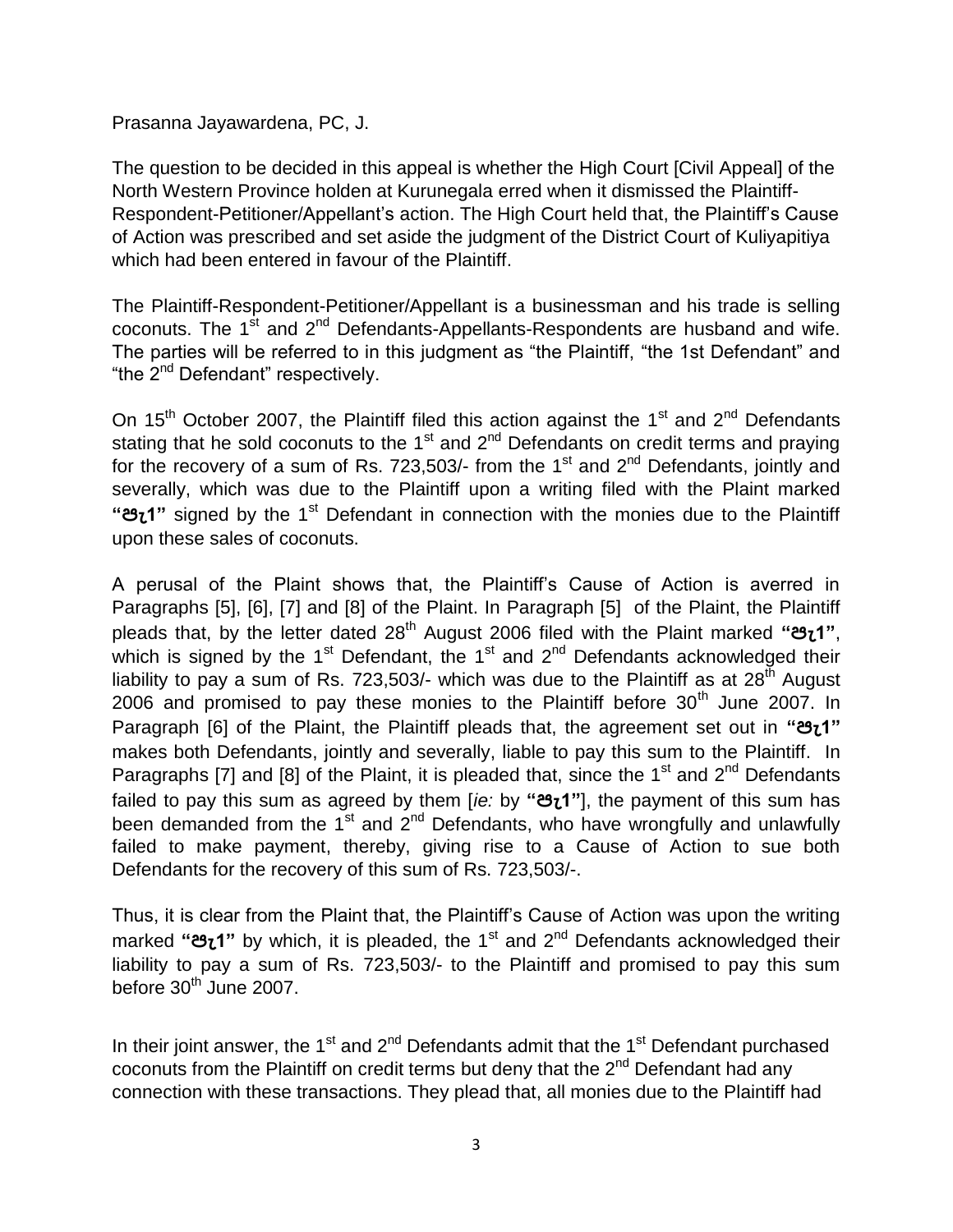been paid, albeit with some delays. They admit that the 1st Defendant signed **"පැ1"** but claim that he did so under duress. The Defendants did *not* plead in the answer that the Plaintiff"s claim was prescribed.

When the trial commenced, it was admitted that, the 1<sup>st</sup> Defendant purchased coconuts from the Plaintiff on credit terms. The Plaintiff framed five issues based on his pleadings. The key issues are Issue No.s [3], [4] and [5] which ask whether the  $1<sup>st</sup>$  and 2 nd Defendant had, by the letter marked **"පැ1"** signed by the 1st Defendant, promised to pay the sum claimed in the Plaint before 30<sup>th</sup> June 2007; whether they have failed and neglected to make this payment; and whether, if the above issues are answered in the affirmative, the Plaintiff is entitled to judgment as prayed for.

The Defendants framed 12 issues. One of these issues was whether the letter marked **"පැ1"** was obtained by the Plaintiff by exerting duress on the Defendants. The Defendants did *not* raise an issue as to whether the Plaintiff"s action was prescribed.

The Plaintiff gave evidence and recounted the transaction between him and the Defendants. He stated that, the 1<sup>st</sup> and  $2^{nd}$  Defendants carried on business together and purchased coconuts from him. The Plaintiff stated that, the details of the transactions relating to the sales he made to the Defendants were entered in a note book produced at the trial marked **"පැ2"** and that the entries therein were made by the 2nd Defendant and, thereafter, signed by the 1<sup>st</sup> Defendant. He said that when he went to the Defendants' home to collect payment of the sum of Rs. 723,503/- which was due from the Defendants to him as at  $28^{th}$  August 2006, the  $2^{nd}$  Defendant wrote the aforesaid letter marked "**පැ1**" stating that the Defendants would pay this sum before 30<sup>th</sup> June 2007 and that the 1 st Defendant had then signed **"පැ1"** and given it to the Plaintiff. Since the Defendants did not pay this sum by  $30<sup>th</sup>$  June 2007, the Plaintiff's attorney-atlaw had demanded payment by the letter of demand marked **"පැ3"**. Since payment was not made despite the demand, this action had been instituted against the 1<sup>st</sup> and 2<sup>nd</sup> Defendants for the recovery of this sum of Rs. 723,503/-. The Plaintiff also led the evidence of J.H.A.J.L. Jayatilaka who had signed **"පැ1"**, as a witness. Jayatilaka also stated that, **"පැ1"** had been written by the 2nd Defendant and signed by the 1st Defendant.

The 1<sup>st</sup> Defendant gave evidence and claimed that he and the Plaintiff jointly carried on a business of selling coconuts to exporters in based in Colombo. The 1<sup>st</sup> Defendant also admitted that his wife (the 2nd Defendant) wrote **"පැ1"** and that he signed it. It is significant to note that, when the  $1<sup>st</sup>$  Defendant was cross examined, he admitted that, the sum of Rs. 723,503/- stated in **"පැ1"** was payable to the Plaintiff. He admitted that, the entries in the notebook marked **"පැ2"** were written by the 2nd Defendant. The 2nd Defendant gave evidence. She also claimed that the Plaintiff and the 1<sup>st</sup> Defendant were engaged in a joint business and denied having any connection with that business. It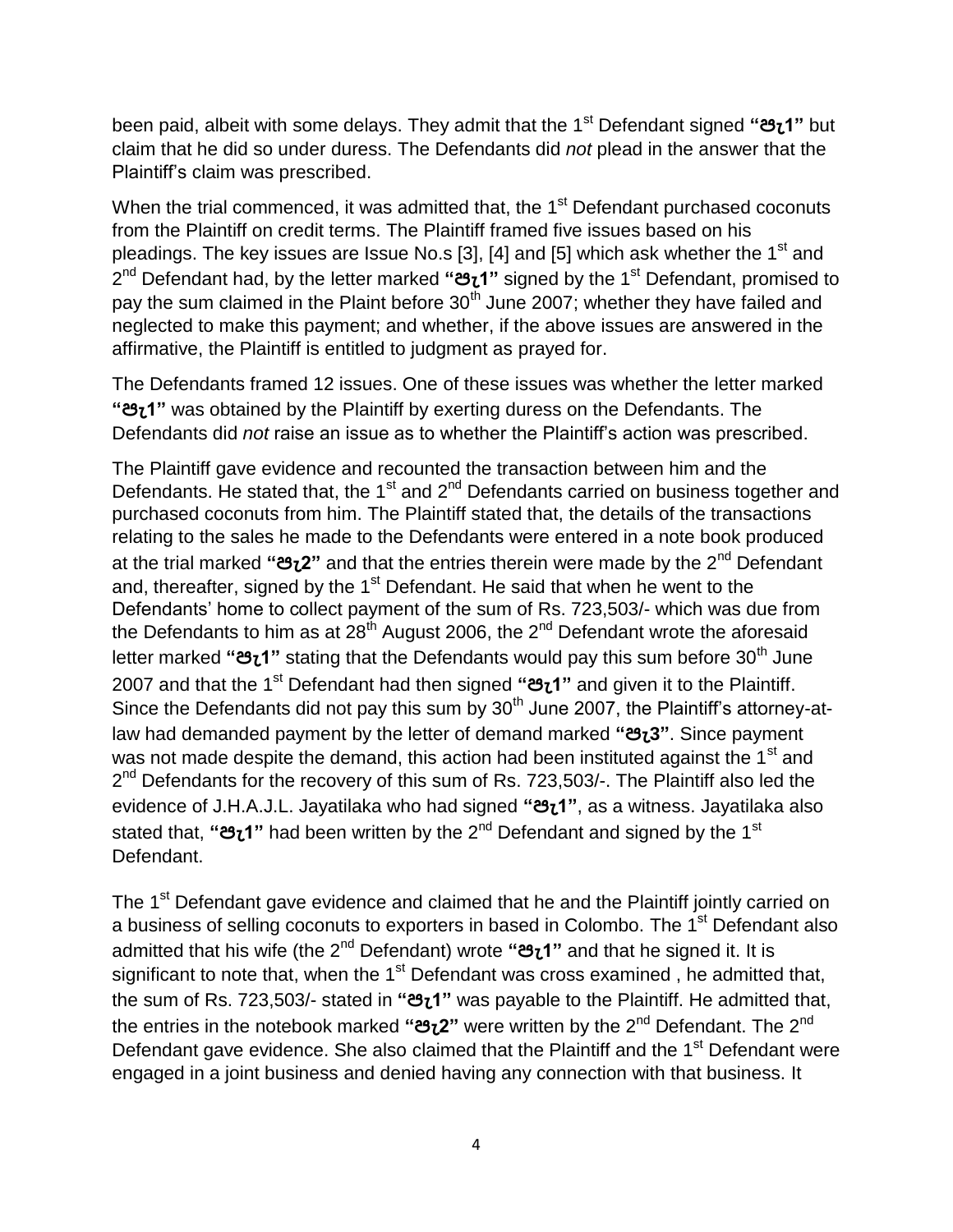also has to be noted that, neither Defendant claimed that threats were made or that duress was exerted on them to write and sign **"පැ1"**.

The learned District Judge entered judgment for the Plaintiff, as prayed for in the Plaint, against the  $1<sup>st</sup>$  and  $2<sup>nd</sup>$  Defendants, jointly and severally. The learned Trial Judge held that the Plaintiff has proved that, the sum of Rs. 723,503/- was due and owing to him from both the  $1<sup>st</sup>$  and  $2<sup>nd</sup>$  Defendants. He also held that, the Defendants had failed to establish any duress was exerted on them to write and sign **"පැ1"**.

It has to be stated here that, the Defendants did *not* plead prescription as a defence. *No* issue regarding prescription was framed at the trial. There was *no* suggestion made at the trial that the Plaintiff"s action was prescribed. Thus, the learned Trial Judge, very correctly, did not consider whether the Plaintiff"s action was prescribed, since he was not required to do so.

The Defendants appealed to the High Court. It is to be noted that, the Petition of Appeal does *not* claim that the Plaintiff"s action was prescribed and that it should have been dismissed by the District Court for that reason.

However, at the hearing of the appeal, learned Counsel appearing for the Defendants submitted that, the Plaintiff's action was one for 'Goods Sold and Delivered' which, by operation of Section 8 of the Prescription Ordinance, was prescribed after the expiry of one year from the date of the last sale which took place on  $30<sup>th</sup>$  March 2005 [as per the entries in the notebook marked **"පැ2"**, the last sale was on 30th March 2005]. On that basis, learned Counsel for the Defendants urged that, the High Court was entitled to frame, in appeal, an issue on Prescription on the basis that such an issue is *"a pure question of law"*.

At the commencement of their judgment, the learned Judges of the High Court have observed that *"On the aforesaid issues of the Respondent and what has been submitted on behalf of the Respondent as quoted above the significance of the letter P.01 to the Respondent's case is clear. It appears the case of the Respondent rests on this alleged promise given on P.01***"**.*"* Thus, the learned High Court judges correctly identified that, the Plaintiff"s Cause of Action was upon the writing marked **"පැ1"** which, as set out above, has been pleaded to be an acknowledgement of liability and promise to pay Rs. 723,503/- given by the 1 $st$  and 2<sup>nd</sup> Defendants to the Plaintiff.

However, the learned High Court judges then went on to hold that, according to the entries in the notebook marked **"පැ2"**, the last transaction on the sale of coconuts was done on  $30<sup>th</sup>$  July 2005. In arriving at this finding, the learned High Court judges, inexplicably, overlooked two part payments made *after* that date – *ie:* on 25<sup>th</sup> June 2006 and  $28<sup>th</sup>$  August 2006 – despite having referred to these two part payments in their judgment. On the basis of their erroneous conclusion that the last transaction was on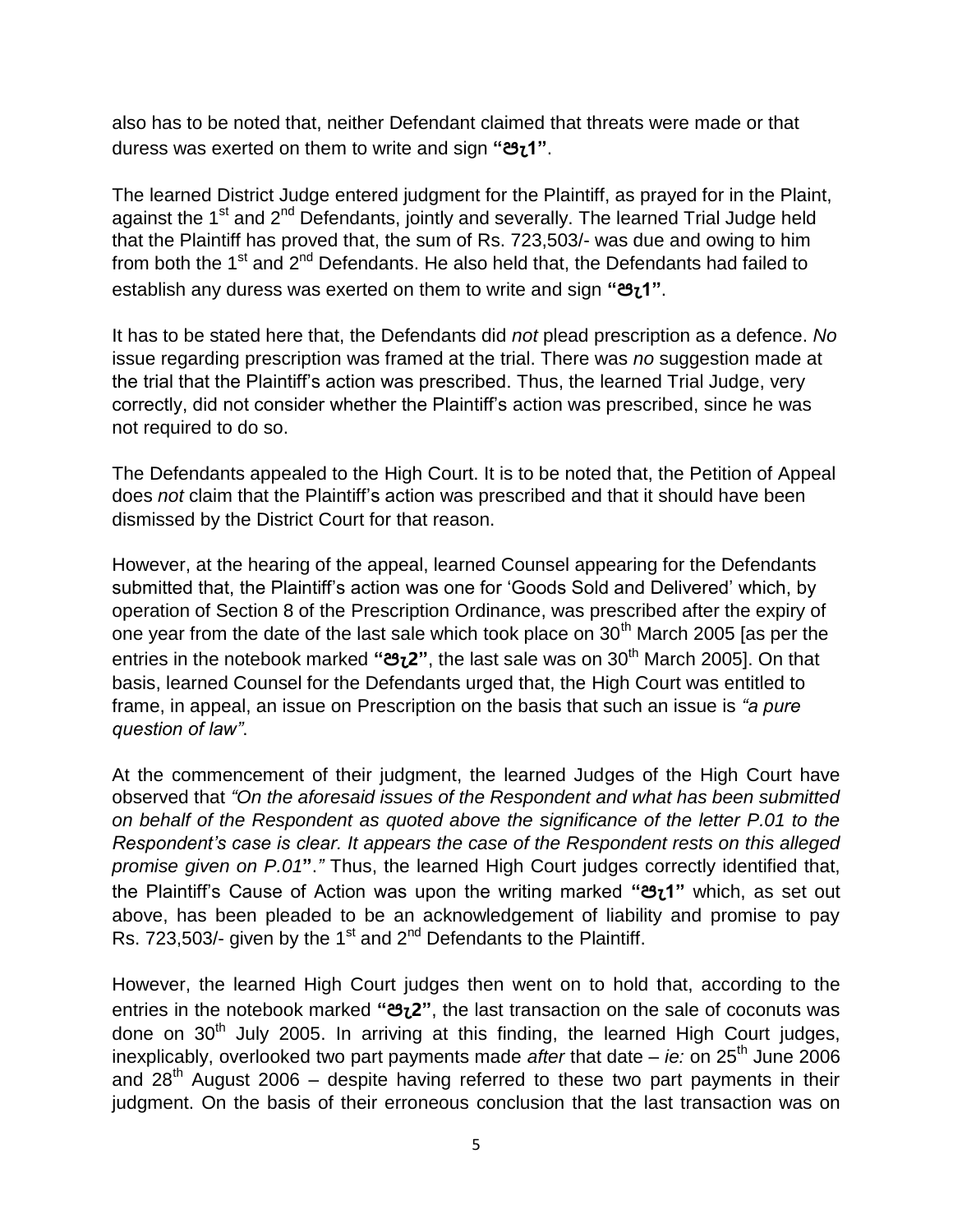30<sup>th</sup> July 2005, the learned High Court judges held that, the Plaintiff's claim for payment became prescribed one year thereafter – *ie:* on 30<sup>th</sup> July 2006 – by operation of Section 8 of the of the Prescription Ordinance. On this basis, the High Court held that, at the time **"පැ1"** was written on 28th August 2006, the Plaintiff"s claim for payment *"was already prescribed"*. The learned High Court judges then decided to disregard the writing marked **"පැ1"** taking the view that it relates to contracts for the Sale of Goods and *"does not have an independent existence from those contracts of sale of goods and those contracts with sums due on them have been prescribed."*.

Having reached these determinations, the learned High Court judges held that, the Court was entitled to frame, in appeal, an "Issue of Law" as to whether the Plaintiff"s action was prescribed on the face of the entries in the notebook marked **"පැ2"**. Thereafter, the High Court held that, the Plaintiff"s action was prescribed and set aside the judgment of the District Court and dismissed the Plaintiff"s action against both Defendants.

Before proceeding further with this judgment, it will be appropriate to briefly deal with the decision of the learned High Court judges to accept and decide on an issue regarding the prescription which was raised for the first time in appeal. As mentioned earlier, prescription was *not* pleaded as a defence in the Answer, *no* issue regarding prescription was framed at the trial and there was *no* suggestion made at the trial that the Plaintiff"s action was prescribed.

In this connection, I should first refer to the fact that, the provisions in Sections 5 to 10 of the Prescription Ordinance only set out defences available to a Defendant in cases where the Plaintiff is proved to have slept over his rights for a specified period of time. The invocation of such a defence is optional and a Defendant may chose not to invoke a defence of prescription. The successful invocation of these provisions of the Prescription Ordinance in an action, will only bar the Plaintiff"s remedy in that action and entitle the Defendant to have that action dismissed. However, the Plaintiff's rights are not extinguished and he can seek to assert his rights in some other form of proceeding or action which may be available to him. Thus, in RAVANNA MANA EYANNA vs. COMMISSIONER OF INLAND REVENUE [ 46 NLR 121 at p.125], Jayetilake J cited the English case of EX PARTE COWLEY and stated [at p.125], *" A debt is still due notwithstanding that the Statute of Limitations may have run against it, for the statute only bars the remedy and does not extinguish the debt.".* The case of PERERA vs. DON MANUEL [21 NLR 81] is an illustration of an instance where a debt that was prescribed by operation of Section 11 [the present Section 10] of the Prescription Ordinance, was held to be recoverable in an action founded on a 'proctor's lien'. De Sampayo J stated [ at p.83], *" An action might not be brought by reason of section 11 of the Prescription Ordinance, but, as pointed out above, the present proceedings do not constitute an action within the meaning of the Ordinance. A valid lien may, however, be enforced even after the debt is barred ….. For it was explained in London and Midland Bank v.*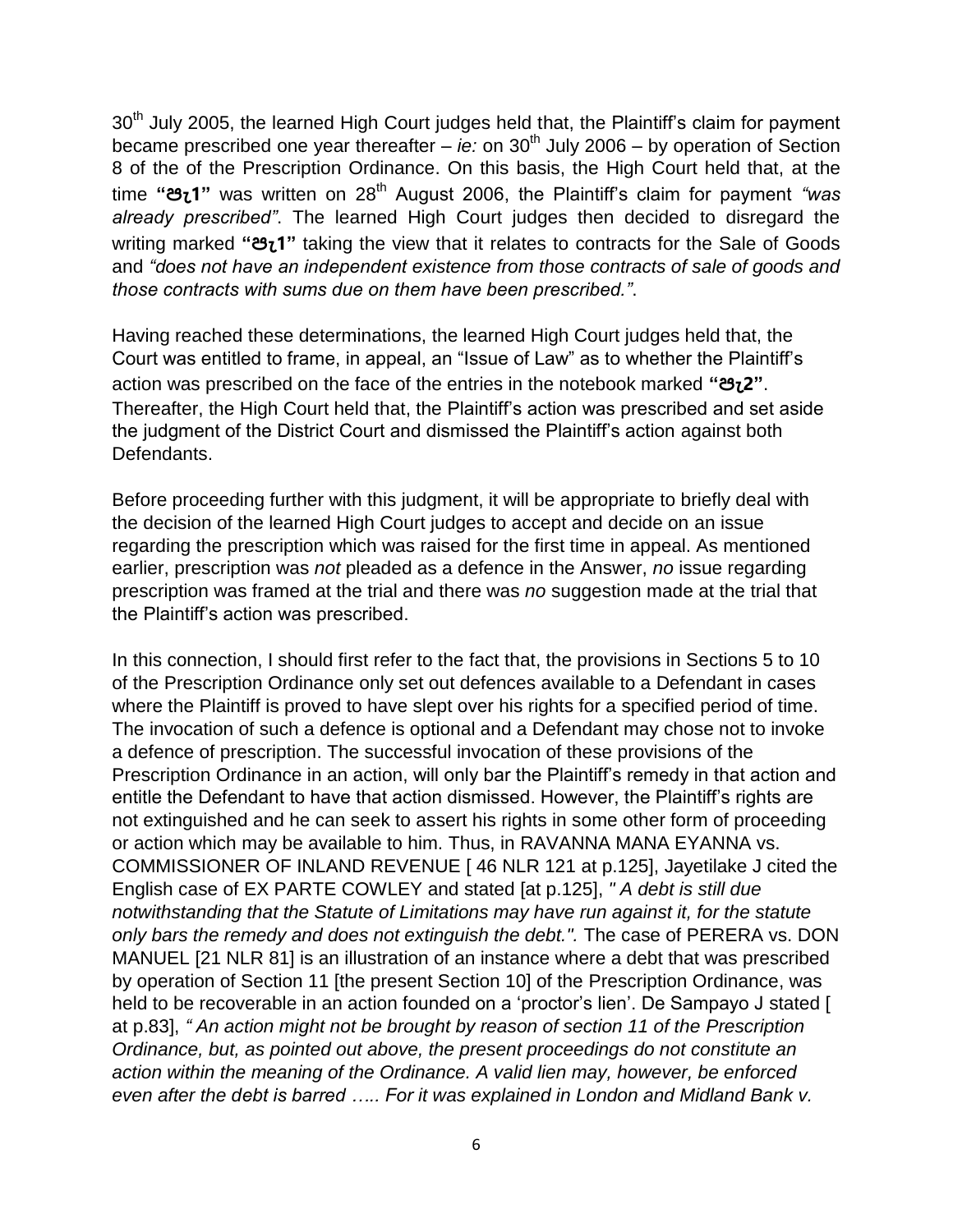*Mitchel that the statute only barred the personal action, but that an action might be maintained, notwithstanding the statute, to enforce any security for the debt by sale or otherwise. The law so expounded equally applies to our Ordinance of Prescriptions, and, in my opinion, the proctor's lien in this case can be enforced by applying for payment out of the fund in Court.".*

In view of the aforesaid nature of the defences of prescription set out in Sections 5 to 10 of the Prescription Ordinance, the long standing rule is that such a defence should be raised at the trial so that the Plaintiff has a fair opportunity of meeting it by leading evidence to counter the defence that his claim in that action is time barred or, if the Defendant has shown the action to be plainly time barred, choosing to abandon the action and seek another avenue of relief without delay. As Chitty  $[Contrack 25<sup>th</sup>$  ed. at p.1051-1052] points out, *"….. the effect of limitation under the Limitation Act 1980 is merely to bar the plaintiff's remedy and not to extinguish his right. Limitation is a procedural matter, and not one of substance, and it has to be specially pleaded by way of defence."*. Further, it hardly needs to be stated that, a Plaintiff who has no inkling that the Defendant intends to rely on a defence on prescription, will be unfairly subjected to grave prejudice if he has to confront an issue of prescription raised for the first time in appeal, which he had no opportunity of countering at the trial.

Consequently, it is settled Law that, a party is prohibited from raising an issue regarding prescription for the first time in appeal. As Bonser CJ described in the early case of TERUNNANSE vs. MENIKE [1 NLR 200 at p.202], a defence of prescription is a *"shield"* and not a *"weapon of offence"*. Adopting the phraseology used by the learned Chief Justice over a century ago, it may be said that, if a Defendant chooses not to pick up the shield of prescription when he goes into battle at the trial, the "rules of combat" are that he forfeits the use of that shield in appeal.

Weeramantry [The Law of Contracts] enunciates this rule when he states [at p.866], *"A plaintiff cannot rely upon a ground of exemption from the law of limitation raised for the first time in appeal….. Where the point is not taken in the lower court and no issue is*  framed upon the question, it is too late for the point to be taken in appeal, more *especially when it is not taken in the petition of appeal."*. I should add that, the only exception to this rule may be where the issue of a time bar is a pure question of law.

The rule that, a defence of prescription cannot be raised for the first time in appeal is well established and has been referred to in several decisions of this Court for over a century. Thus, in the early case of PERERA vs. PUNCHAPPU [VII SCC 71], Fleming ACJ held that, an issue of prescription cannot be raised for the first time in appeal. A similar view was taken by Lascelles CJ in DINGIRI MENIKA vs. DINGIRI AMMA [5 Leader Law Reports 49]. In SUMANGALA vs. KONDANNA [5 CWR 211 at p.212], Bertram CJ, referring to an attempt to raise an issue regarding prescription for the first in appeal, stated *"It does not appear that this point was raised in the court below. No issue of fact or law was framed upon this basis. The question does not appear to have*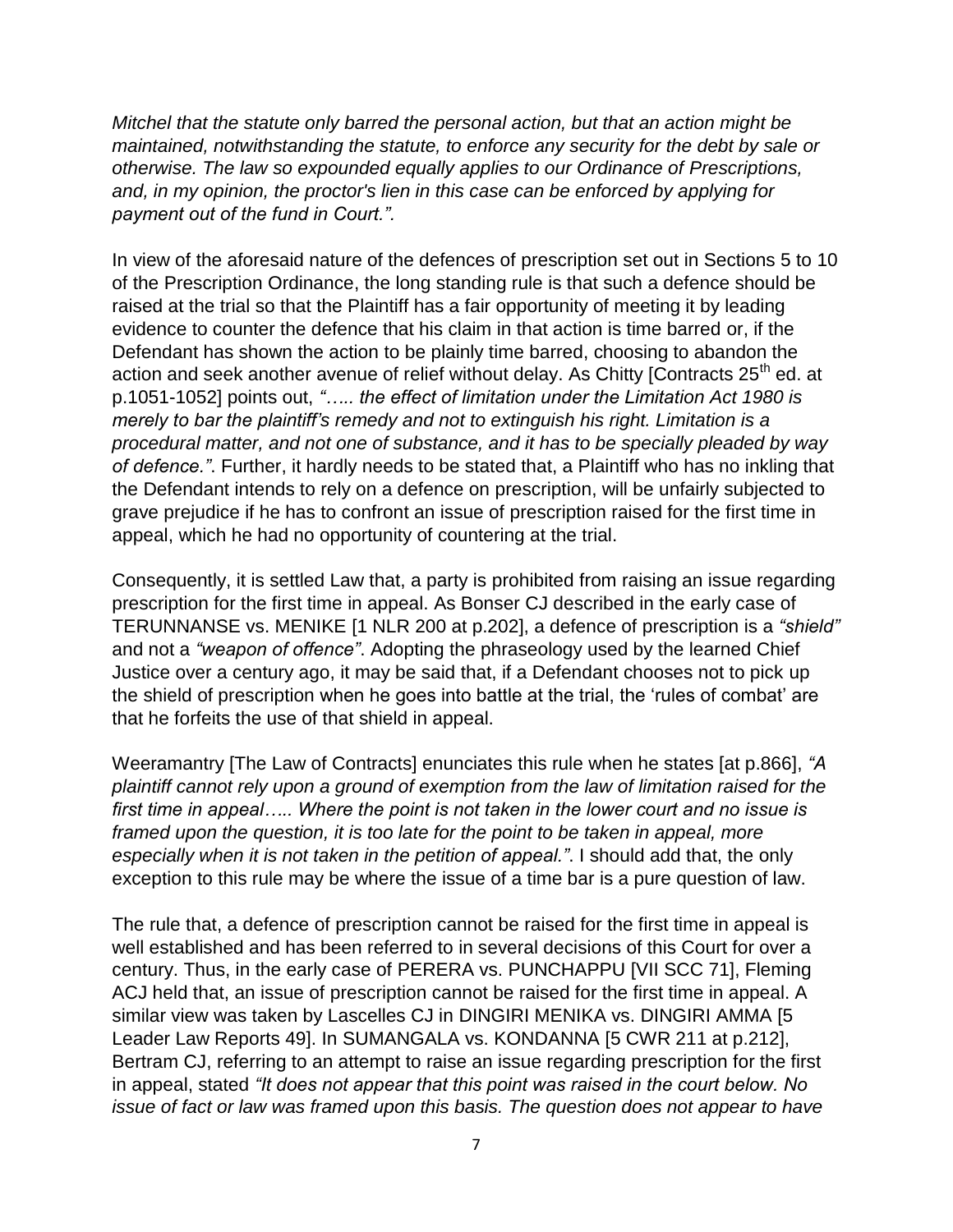*been argued, and the District Judge says nothing about it. It is raised for the first time in appeal. If it were necessary to seriously consider the question, the right course would probably be to send the case back to the District Court in order to allow the point to be formally raised, argued and decided. But it is perfectly clear that there is no substance in the point and there is no occasion for us to take that course."*. In HOARE & CO. vs. RAJARATNAM [34 NLR 219], Dalton J stated [at p.222], *" ….. a plaintiff is not to be allowed to rely upon a ground of exemption from the law of limitation raised for the first time in the Appeal Court."*.

In BRAMPY APPUHAMY vs. GUNASEKERA [50 NLR 253] where the Defendant-Appellant sought to raise an issue on prescription for the first time in appeal, Basnayake J held that an issue regarding prescription cannot be framed in appeal stating [at p.255], *"An attempt was made to argue that the defendant's claim was barred by the Prescription Ordinance (Cap. 55). The plea is not taken in the plaintiff's replication. There is no issue on the point, nor is there any evidence touching it. The plaintiff was represented by counsel throughout the trial. In these circumstances the plaintiff is not entitled to raise the question at this stage. It is settled law that when, as in the case of sections 5, 6, 7, 8, 9, 10 and 11 of the Prescription Ordinance, the effect of the statute is merely to limit the time in which an action may be brought and not to extinguish the right, the court will not take the statute into account unless it is specially pleaded by way of defence.".*

Thus, the learned High Court judges erred when they accepted and decided on an issue on prescription which was raised for the first time in appeal. The learned High Court judges also erred when they considered that the decisions in ARULAMPIKAI vs. THAMBU [45 NLR 457] and SETHA vs. WEERAKOON [49 NLR 229] were authority for accepting an issue on prescription which is raised for the first time in appeal. The decision in SETHA vs. WEERAKOON was that a new issue may be raised in appeal only if it is *"a pure question of law"* and that a *"mixed question of law and fact"* cannot be raised for the first time in appeal. However, the issue of prescription in the present case was a `mixed question of law and fact' since the effect of the entries in the notebook marked **"පැ2"** and the nature and purport of the writing marked **"පැ1"** are, very obviously, `mixed questions of law and fact". The decision in ARULAMPIKAI vs. THAMBU was that a new issue may be raised in appeal only if *"….. it might have been put forward in the Court below under some one or other of the issues framed."*. However, in the present case, there was no issue framed at the trial from which an issue of prescription could be `extracted" at the stage of appeal. For the sake of completeness, it may be useful to cite Amerasinghe J"s formulation in RANAWEERA MENIKE vs. SENANAYAKE [1992 2 SLR 180] of the circumstances in which a new issue can be raised in appeal. His Lordship stated [at p.191], *"A matter that has not been raised before might, nevertheless, be a ground of appeal on which an appellate court might base its decision, provided it is a pure question of law; or, if the point might have been put forward in the court below under one of the issues raised, and the court*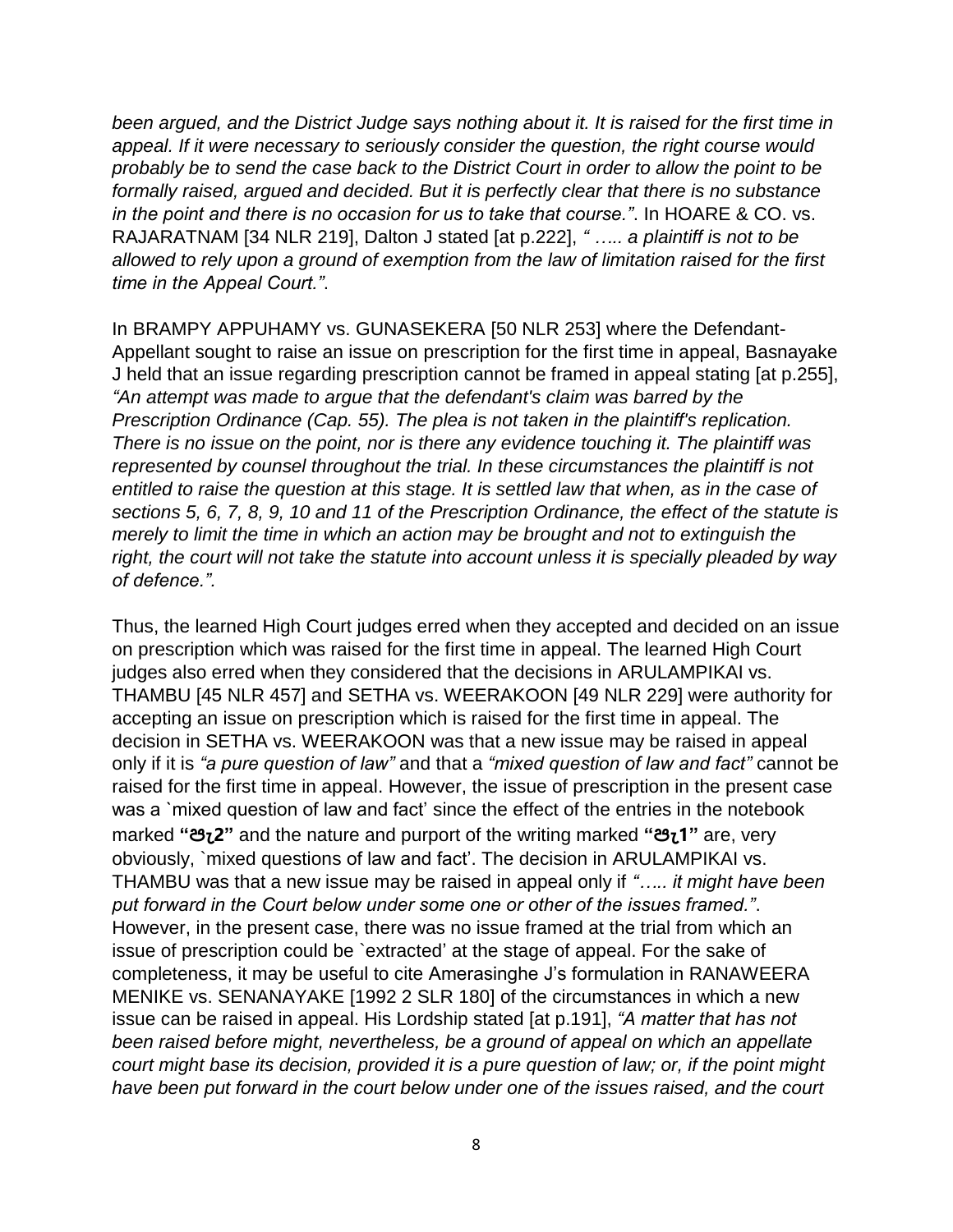*is satisfied (1) that it has before it all the facts bearing upon the new contention, as completely as would have been the case if the controversy had arisen at the trial, and (2) that no satisfactory explanation could have been offered by the other side, if an opportunity had been afforded it, of adducing evidence with regard to the point raised for the first time in appeal."*.

Although the judgment of the High Court is liable to be set aside by reason of the aforesaid error, the Plaintiff does not appear to have pressed this point in the present appeal and has not obtained leave to appeal on the question whether the High Court erred when it framed and decided an issue on prescription in appeal. However, since this appeal can be decided on the questions of law in respect of which the Plaintiff has obtained leave to appeal, I am not required to consider whether this palpable error of law on the part of the High Court entitles us to frame an appropriate question of law at this stage so as to ensure that justice is done.

This Court has given the Plaintiff leave to appeal on the questions of law set out in paragraph [17] (ii), (iii) and (vi) of the Plaintiff's Petition filed in this Court. I will reproduce these paragraphs *verbatim*:

- (ii) Have the learned Civil Appellate High Court Judges erred in law by not taking judicial notice that a fresh period of prescription would commence from the date of partial payment of debt in the event such payment is made prior to the expiration of the prescribed period ?
- (iii) Had the learned Civil Appellate High Court Judges misdirected themselves by not taking cognizance in respect of the payments made by the Defendants on 01-10-2005, 25-06-2006 and 28-08-2006, when the learned High Court Judges held that the Plaintiff"s case on sums of money referred to in "**පැ1**" was already prescribed when they were embodied in that document ?
- (vi) Was the Civil Appellate High Court in error by holding that the claim of the Plaintiff was based on a contract of sale of goods when the Defendants by document "**පැ1**" which comes within the scope of the provisions of Section 12 of the Prescription Ordinance, had acknowledged the sum due to the Plaintiff and undertook to settle the sum within a period of time stated therein ?

It should be stated that, the reference to Section 12 of the Prescription Ordinance in Paragraph [17] ((vi) must be an inadvertent error or typographical mistake since the contents of that paragraph make it plain that the reference is to Section 6 of the Prescription Ordinance. Therefore, I will proceed on the basis that the provision of the Prescription Ordinance referred to in this question of law, is Section 6.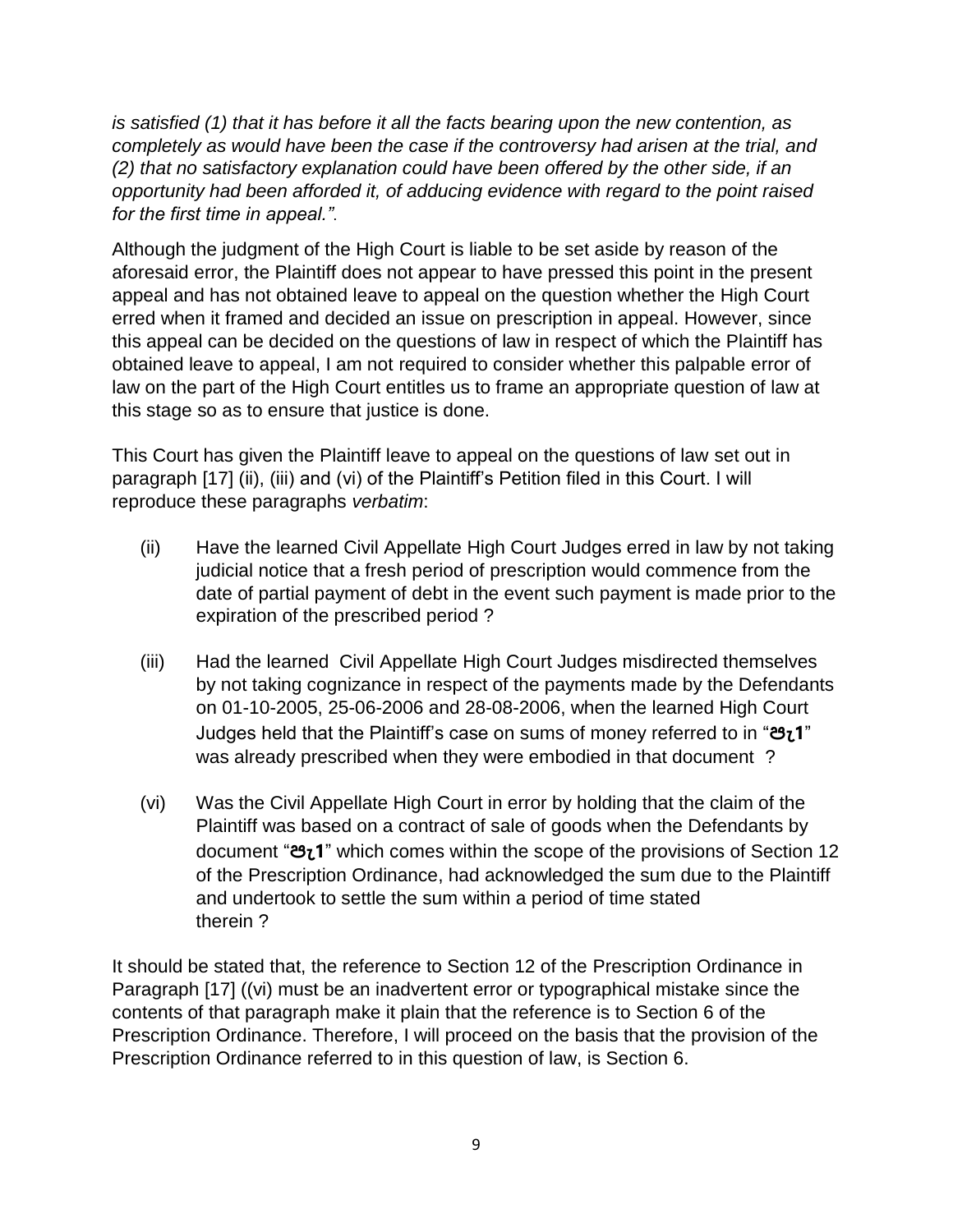I will now consider the third of these questions of law [set out in (vi) above] since the answer to that question will determine this appeal. The issue to be determined is simply whether this Plaintiff"s action was one based on the failure to pay in breach of the writing marked **"පැ1"** *or* simply an action for "Goods Sold and Delivered".

The pleadings in the Plaint make it very clear that, this is *not* an action for `Goods Sold and Delivered" since the pleadings do not contain the hallmarks of an action for "Goods Sold and Delivered" such as specific averments with regard to the date or dates of the sale or sales, the quantity or quantities of the goods which were sold, the price or prices, the place or places of sale and delivery, that the goods were delivered to the Defendants, and the date or dates when payment was due. The Plaintiff's issues confirm that, this is not an action for "Goods Sold and Delivered" since issues have not been raised with regard to the abovementioned facts and circumstances which are the building blocks of an action for "Goods Sold and Delivered".

Instead, as referred to at the commencement of this judgment, the relevant pleadings in the Plaint are: an averment regarding the execution of the writing marked **"පැ1"**; an averment that **"පැ1"** is an acknowledgement of liability and promise to pay Rs. 723,503/- by 30<sup>th</sup> June 2007; an averment that, the Defendants have, in breach of this agreement, failed to make payment; an averment that, the Defendants have not made payment though it was demanded; and an averment that, therefore, a Cause of Action has accrued to the Plaintiff to sue the Defendants for the recovery of this sum of Rs.723,503/-.

Thus, it is evident that, as mentioned earlier, the Plaintiff"s Cause of Action is upon the writing marked **"පැ1"**, which has been pleaded to be an acknowledgement of liability and promise to pay and that, the basis of liability is the failure to pay in breach of the agreement set out in **"පැ1"**. The issues raised by the Plaintiff are on the same lines and make it clear that, the Plaintiff"s Cause of Action is the failure to pay in breach of the acknowledgement of liability and promise to pay set out in the writing marked **"පැ1"**.

However, the learned High Court judges failed to see that, this action was filed upon the writing marked **"පැ1"** and that, the Plaintiff"s Cause of Action was that the Defendants had, failed to pay the sum of Rs. 723,503/- in breach of the acknowledgement of liability and promise to pay set out in the writing marked **"පැ1"**. They erred when they proceeded on the basis that this was an action for "Goods Sold and Delivered" and disregarded the writing marked **"පැ1"** mistakenly considering it to be an adjunct of contracts for the Sale of Goods with no *"independent existence"*.

Instead, what the learned High Court judges should have done is to examine the writing marked **"පැ1"** and ascertain whether it constituted a written promise, contract, bargain or agreement as described in Section 6 of the Prescription Ordinance. If that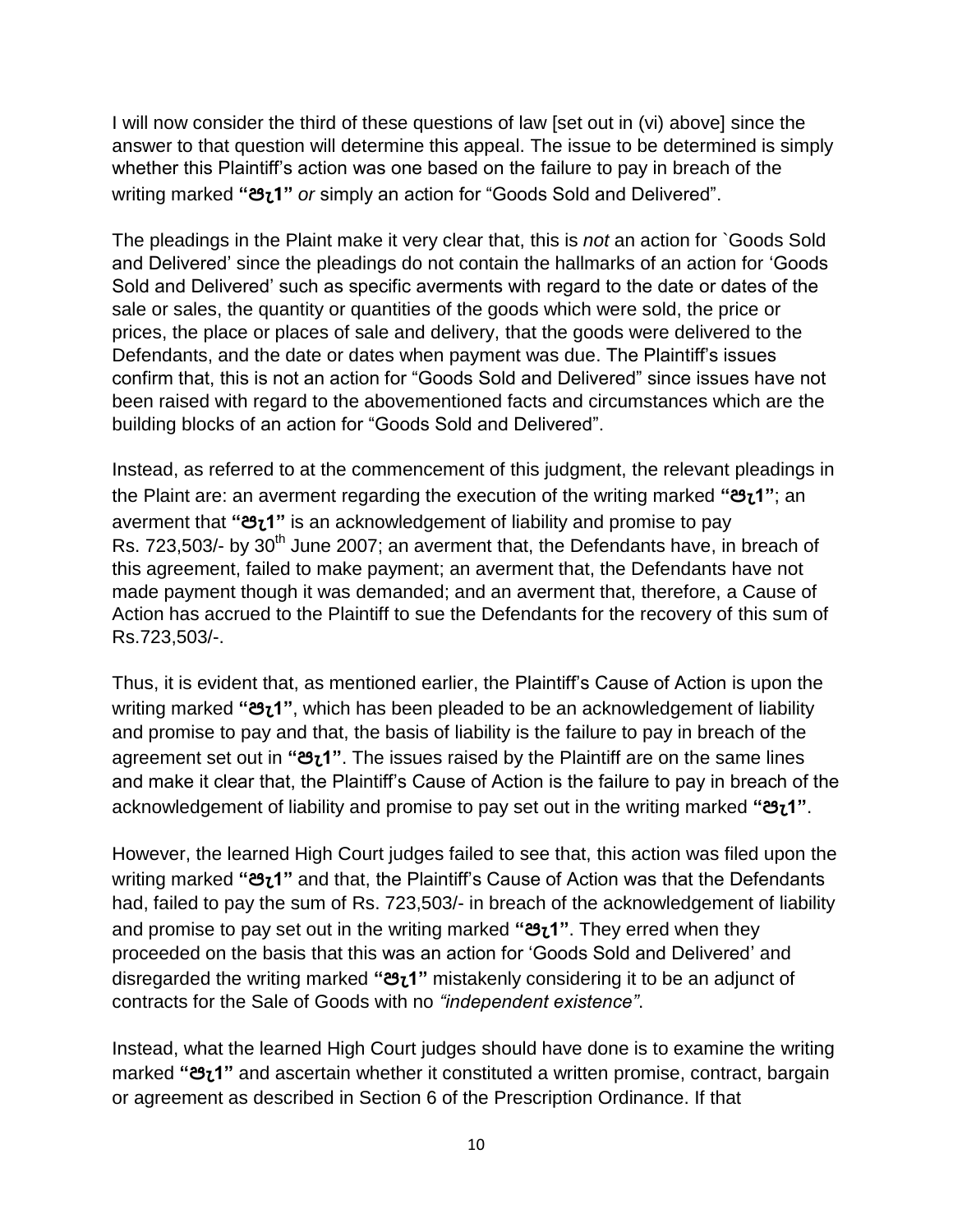examination showed that, **"පැ1"** does falls within the description of a written promise, contract, bargain or agreement as contemplated by Section 6, the period of prescription will be six years. If it does not meet the requirements of Section 6, the period of prescription will be one year under Section 8 of the Prescription Ordinance or three years under Section 10, depending on the other evidence before the Court. [For purposes of clarity, I should mention here that, in answering the question of law which is being considered, these matters have to be considered on the footing that the issue of prescription was properly before the High Court. However, as determined earlier in this judgment, in fact, the High Court erred when it ventured to frame an issue on prescription in appeal.]

When determining whether **"පැ1"** constitutes a written promise, contract, bargain or agreement as described in Section 6 of the Prescription Ordinance, it has to be kept in mind that, Section 6 only requires that, the promise, contract, bargain or agreement should be in writing. No special form or manner of such writing is specified. As Vythialingam J observed in CEYLON INSURANCE CO.LTD vs. DIESEL AND MOTOR ENGINEERING COM. LTD [79 NLR 5 at p.8]*, "For the purpose of constituting a written promise, contract, bargain or agreement no special form of writing is required."*. Instead, what is essential is that, the writing must contain a promise by the Defendant to pay an identifiable sum to the Plaintiff. This promise may be contained in one document or be evidenced by more than one document or by an exchange of documents. Thus, in ADAMJEE LUKMANJEE AND SONS LTD vs. ABDUL CAREEM HALLAJE [63 NLR 407], a letter written by the Defendant in which he acknowledged that a sum of Rs. 4,300/- is due from him to the plaintiff and stated *"We shall definitely pay this bill by the end of this month "* was held to be a written promise to pay that sum which falls under Section 6 of the Prescription Ordinance; In URBAN DISTRICT COUNCIL, MATALE vs. SELLAIYAH [33 NLR 14], an exchange of letters by which the Plaintiff requested the Defendant to pay a specified sum on account of some construction work and the Defendant agreed to pay a lesser sum, was held to be a written promise falling under Section 6 [then Section 7] of the Prescription Ordinance; and in CEYLON INSURANCE CO.LTD vs. DIESEL AND MOTOR ENGINEERING COM. LTD, a written offer to carry out repairs to a motor car with an estimate of the cost sent by the Plaintiff and a letter written by the Defendant agreeing to pay a lesser sum specified by him was held to be a written promise to pay the lesser sum which falls under Section 6 of the Prescription Ordinance.

When the writing marked **"පැ1"** is examined, it is seen that, it states, "ඔහුට රුපියල් හත් ලක්ෂ විසි තුන් දහස් පන්සිය තුනක මුදලක් (723,503/-) ගෙවීමට ඇති බවත් එකී සම්පුර්ණ මුදල 2007.06.30. දිනට ගපර ගෙවා අවසන් කරන බවට ගපොගරොන්දු ගවමි." The 1st Defendant has, admittedly, signed **"පැ1"**. Thus, by **"පැ1"**, the 1st Defendant has expressly acknowledged his liability to pay, a sum of Rs.723,503/- which was due to the Plaintiff as at 28<sup>th</sup> August 2006, and has promised to pay this sum to the Plaintiff by 30<sup>th</sup> June 2007. The 1<sup>st</sup> Defendant has invested a measure of formality on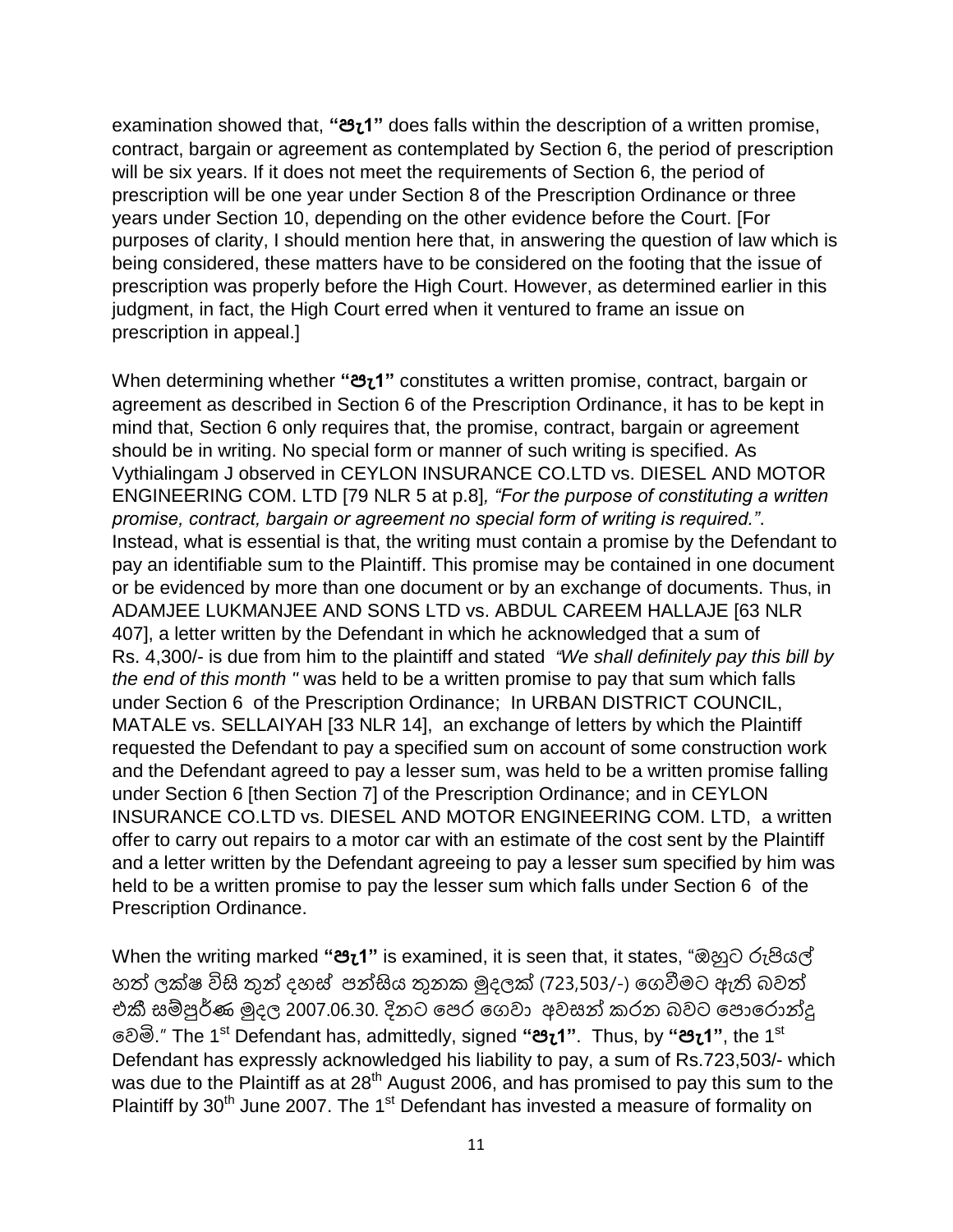the writing marked **"පැ1"** by placing his signature on stamps to the value of Rs.800/-. His signature has been witnessed by another person. The evidence of the 1<sup>st</sup> Defendant and the 2nd Defendant make it clear that, when the 1st Defendant signed **"පැ1"**, he did so with the deliberate intention of making a promise to pay Rs.723,503/- to the Plaintiff by 30th June 2007.

It is to be noted that, the facts in the present case are similar to the facts in ADAMJEE LUKMANJEE AND SONS LTD vs. ABDUL CAREEM HALLAJE where the Plaintiff sold 500 bags of cement to the Defendant on credit terms. When the Defendant delayed in making payment, he gave the Plaintiff the aforesaid letter promising to pay Rs.4,300/ by the end of the month. As mentioned earlier, it was held that, the letter amounted to a written promise falling under Section 6 of the Prescription Ordinance. K.D. De Silva J held [at p.408], *"In the letter P3 there is not only an acknowledgment that the amount is due but also a clear promise to pay this amount within a month. I would, therefore, construe this letter as a written promise to pay the amount: accordingly, Section 6 and not Section 8 of the Prescription Ordinance applies to the facts of this case.."*

I make a similar determination in the present case and hold that, the contents of the writing marked **"පැ1"** and the circumstances of its execution make it a written promise within the meaning of Section 6 of the Prescription Ordinance. As stated earlier, this action has been filed upon the writing marked **"පැ1"** which is dated 28th August 2006. The Plaint was filed on  $15<sup>th</sup>$  October 2007, which is long before the expiry of the six year period specified in Section 6. Thus, this action is not prescribed.

Accordingly, I hold that, the learned High Court judges erred when they held that, the Plaintiff's action against the 1<sup>st</sup> Defendant was prescribed and when they set aside the judgment entered by the District Court against the 1<sup>st</sup> Defendant.

However, the learned High Court Judges were correct when they held that, there was no evidence to establish that the  $2<sup>nd</sup>$  Defendant had any personal liability with regard to the transactions relating to this action and set aside the judgment entered in the District Court against the  $2^{nd}$  Defendant. In this regard, it is to be noted that, the  $2^{nd}$  Defendant gave evidence and denied that she had any connection with the business of the 1<sup>st</sup> Defendant. There was no reliable evidence placed before the District Court which established that, the 1<sup>st</sup> and  $2<sup>nd</sup>$  Defendants were jointly carrying on the business of trading in coconuts. The mere fact that, the  $2<sup>nd</sup>$  Defendant wrote the entries in the notebook marked **"පැ2"** or wrote **"පැ1"** for the 1st Defendant to sign it, cannot make the  $2^{nd}$  Defendant a partner in the business of the 1st Defendant. There was no reliable evidence to establish that, the  $2^{nd}$  Defendant has any personal liability to pay the monies claimed by the Plaintiff. Most significantly, the  $2<sup>nd</sup>$  Defendant has not signed the writing marked **"පැ1"** upon which the Plaintiff has based his action.